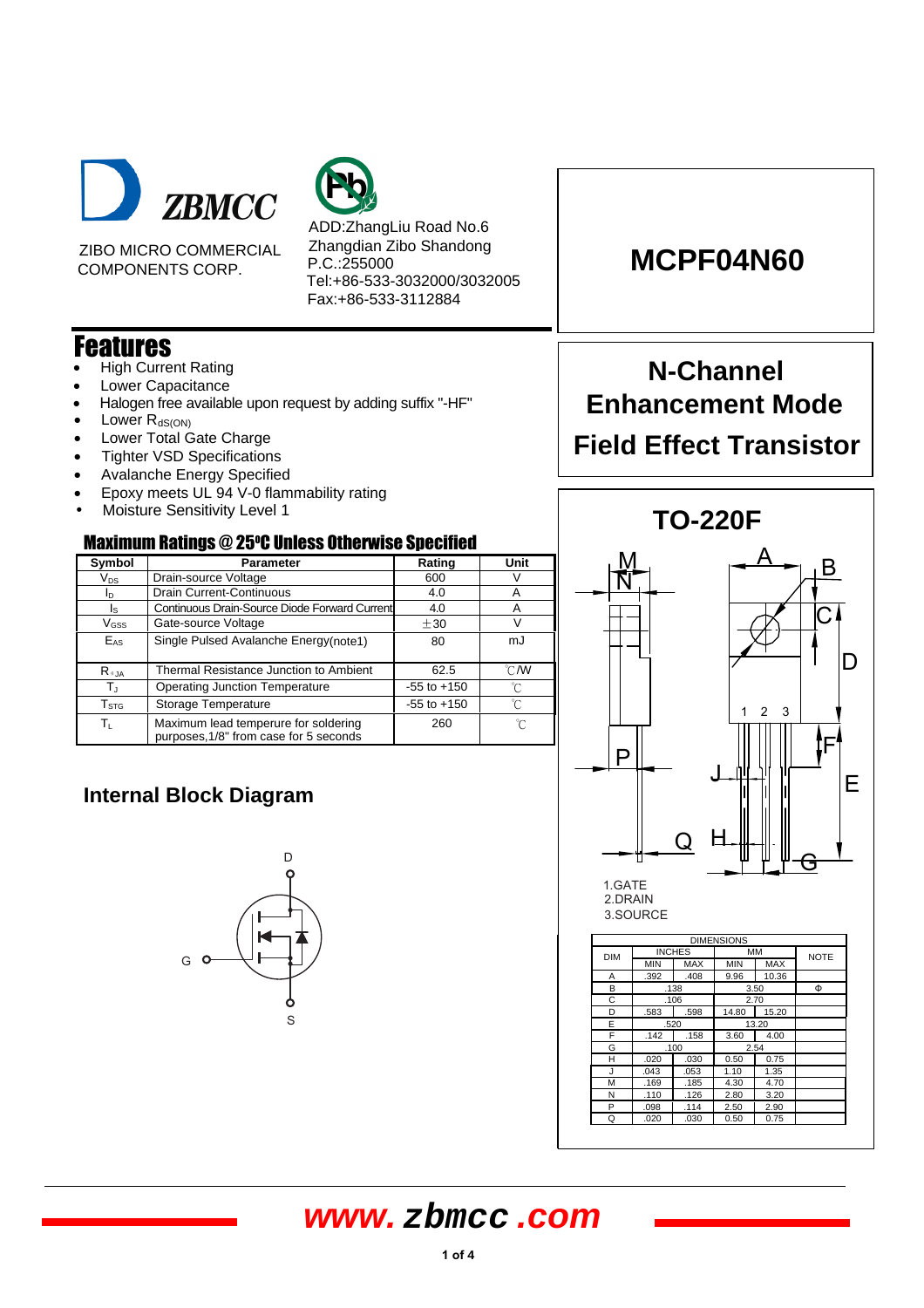# **MCDF04N60**



ZIBO MICRO COMMERCIAL COMPONENTS CORP.

### Electrical characteristics (T<sub>a</sub>=25<sup>°</sup>C unless otherwise noted)

| <b>Parameter</b>                          | Symbol                   | <b>Test Condition</b>                           | Min | <b>Typ</b> | <b>Max</b> | <b>Unit</b> |
|-------------------------------------------|--------------------------|-------------------------------------------------|-----|------------|------------|-------------|
| <b>Off characteristics</b>                |                          |                                                 |     |            |            |             |
| Drain-source breakdown voltage            | <b>V</b> (BR)DSS         | $V$ GS = 0V, ID = 250 $\mu$ A<br>600            |     |            |            | $\vee$      |
| Drain-source diode forward voltage(note2) | <b>V<sub>SD</sub></b>    | $V$ Gs = 0V, Is = 4.0A                          |     |            | 1.5        |             |
| Zero gate voltage drain current           | $I_{DSS}$                | $V_{DS} = 600V$ , $V_{GS} = 0V$                 |     |            | 25         | μA          |
| Gate-body leakage current, forward(note2) | $I_{GSSF}$               | $V_{DS} = 0V$ , $V_{GS} = 30V$                  |     |            | 100        | nA          |
| Gate-body leakage current, reverse(note2) | <b>I</b> GSSR            | $V_{DS} = 0V$ . $V_{GS} = -30V$                 |     |            | $-100$     |             |
| On characteristics (note2)                |                          |                                                 |     |            |            |             |
| Gate-threshold voltage                    | $V$ GS(th)               | $V_{DS} = V_{GS}$ , lp = 250 $\mu$ A            | 2.0 |            | 4.0        | $\vee$      |
| Static drain-source on-resistance         | R <sub>DS(on)</sub>      | $V$ GS = 10V, lp = 2.0A                         |     | 2.0        | 3.0        | $\Omega$    |
| Forward transconductance                  | <b>gfs</b>               | $V_{DS} = 50V$ , $I_D = 2A$                     | 2.5 |            |            | S           |
| <b>Dynamic characteristics (note 3)</b>   |                          |                                                 |     |            |            |             |
| Input capacitance                         | $C_{iss}$                |                                                 |     | 540        | 760        |             |
| Output capacitance                        | $C_{\text{oss}}$         | $V_{DS}$ =25V, V <sub>GS</sub> = 0V, f = 1MHz   |     | 125        | 180        | pF          |
| Reverse transfer capacitance              | C <sub>rss</sub>         |                                                 |     | 8.0        | 20         |             |
| <b>Switching characteristics</b>          |                          |                                                 |     |            |            |             |
| Total gate charge                         | $Q_g$                    |                                                 |     | 5.0        | 10         |             |
| Gate-source charge                        | $\mathsf{Q}_{\text{gs}}$ | $V_{DS} = 480V$ , $V_{GS} = 10V$ , $I_D = 4.0A$ |     | 2.7        |            | nC          |
| Gate-drain charge                         | $Q_{\text{ad}}$          |                                                 |     | 2.0        |            |             |
| Turn-on delay time (note3)                | $t_{d(on)}$              |                                                 |     | 12         | 20         |             |
| Turn-on rise time (note3)                 | tr                       | $V_{DD} = 300V$ , $V_{GS} = 10V$ ,              |     | 7.0        | 10         |             |
| Turn-off delay time (note3)               | $t_{d(off)}$             | $R_G = 9.1 \Omega$ , lp = 4.0A                  |     | 19         | 40         | ns          |
| Turn-off fall time (note3)                | tf                       |                                                 |     | 10         | 20         |             |

**Notes :** 

1. L=30mH, I<sub>L</sub>=4 A, V<sub>DD</sub>=100V, V<sub>GS</sub>=10V, R<sub>G</sub>=25Ω, Starting T<sub>J</sub>=25°C.

2. Pulse Test : Pulse width≤300µs, duty cycle ≤2%.

3. These parameters have no way to verify.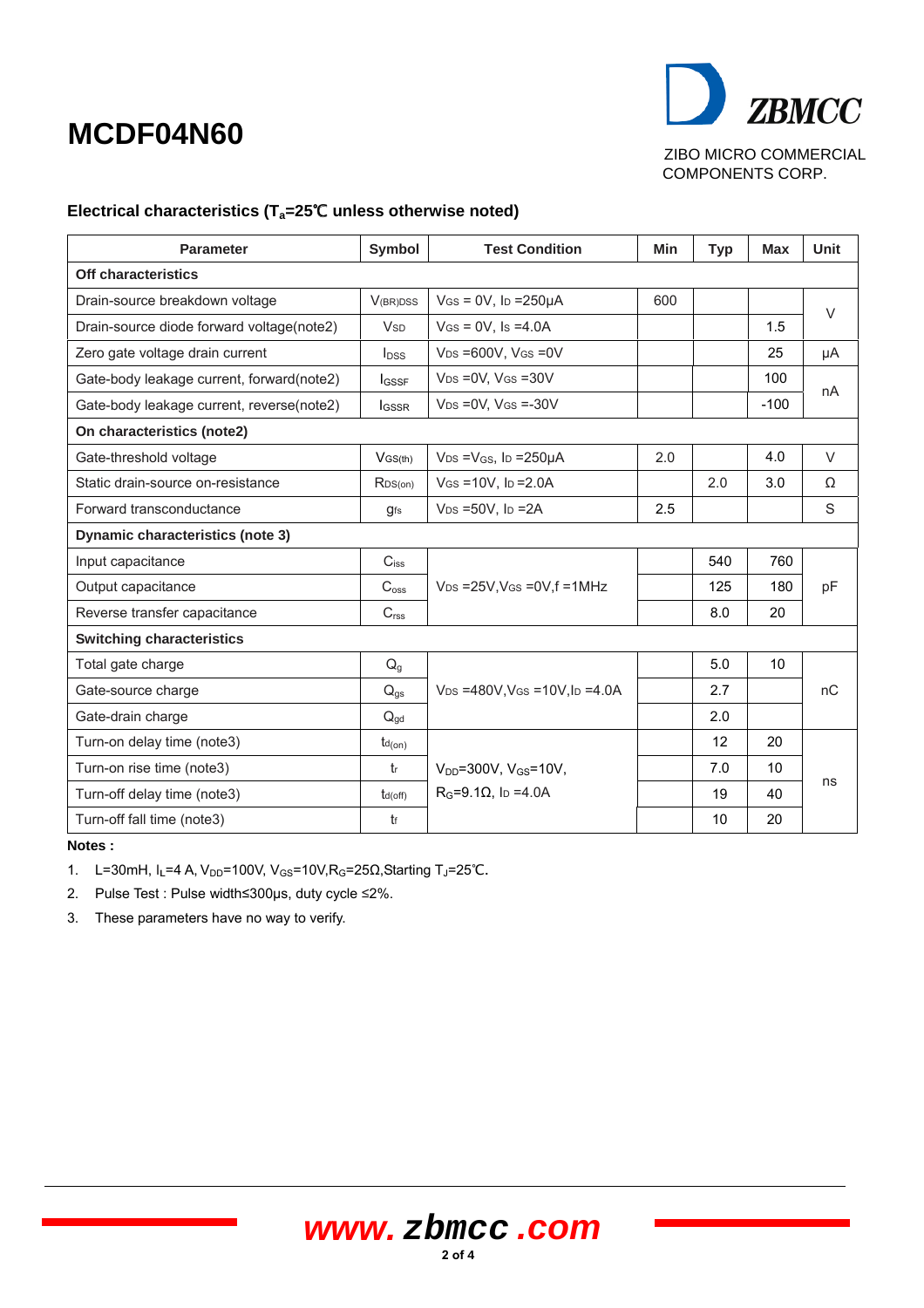## **MCDF04N60**

**ZBMCC** ZIBO MICRO COMMERCIAL



**3 of 4 www. zbmcc .com**